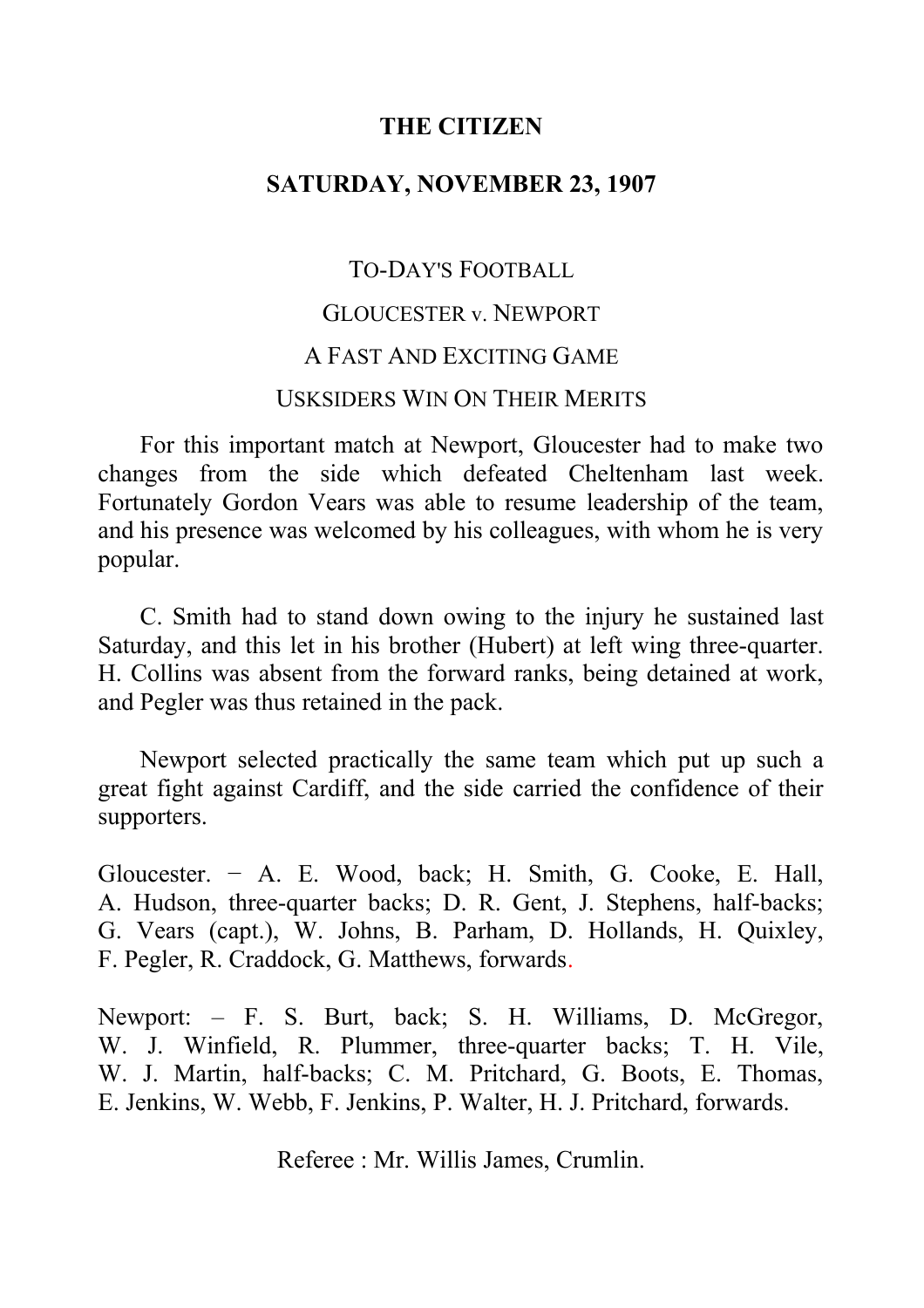#### THE GAME

The weather was fine overhead, but heavy rain in the night had rendered the ground heavy in places. The kick-off was ten minutes late, by which time the attendance reached 5,000.

Gloucester won the toss and C. Pritchard started, Stephens replying to Winfield. Newport worked down with loose kicking, and later the forwards heeled, but the passing went astray. More mistakes in handling lost Newport ground, and Gloucester, headed by Johns, Hollands, and Matthews, rushed past mid-field, Winfield saving.

Immediately after Gent opened out nicely, and the City backs passed brilliantly, but the transfer to Smith was ruled forward. Working well together Gloucester attacked strongly, and the home defence was severely tested. Clever play by Gent and Stephens found an opening for Hall, who fed Hudson. The International got off at a big pace, and beating Plummer scored a fine try. Wood failed at goal.

Stephens fumbled the drop out, and a scrum followed at the centre. Weak passing by Newport saw Cook dribble through, and his cross-kick looked to give Gloucester a nice opening, but Newport saved luckily. A loose rush headed by Boots took the Usksiders to the City half, where Gent, and then Wood, cleared from a kick. Burt dropped for goal, but the ball went wide, and Cook effected a good clearance.

Grand kicking by Wood enabled Gloucester to reach mid-field, where some exciting forward work was witnessed. Owing to the greasy ground and ball accurate play was rendered difficult, but at length the Newport backs handled smartly. Williams put in a lovely cross-kick, but Wood saved grandly in the face of determined opposition.

Newport made an attack on the right wing, but they were beaten off, and the City came away beautifully to mid-field. Smart work from a line-out by Smith took Gloucester nearer.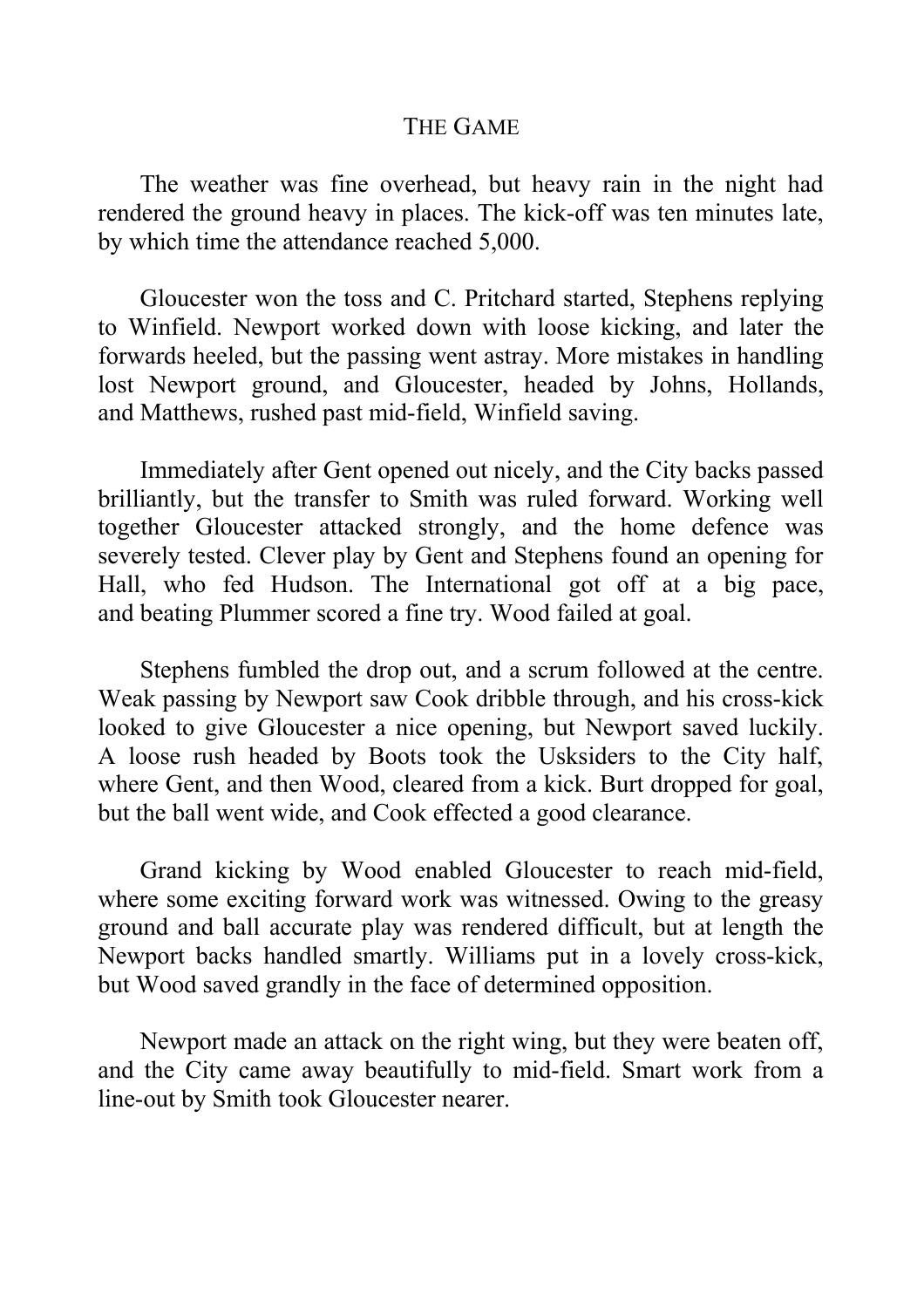Cook, with a flying kick, sent to Burt, who slipped and fell. He was immediately pounced on, and the ball getting loose Gloucester had a possible chance, but luck was against the citizens. In attempting to make a mark Hall fumbled badly and allowed Newport to get clear. Plummer fielded and raced away with a good opening, but the subsequent transfer was missed.

Newport made desperate efforts to get on terms, but the defence was great. Hudson once intercepted, but slipped to the ground as he was breaking away. Parham was injured in a tackle and retired. Resuming, Gloucester brought off a grand bit of play, Gent shining, and a score was only just missed. Parham now returned, but Gent had to go off. Just before the interval, McGregor scored for Newport, and Burt goaled.

> HALF-TIME SCORE : Newport ……………… 1 goal Gloucester……………… 1 try

Gent resumed when the second half commenced, but he limped badly. Boots was early prominent with a breakaway, in the loose, and further dashing play by the home team caused Gloucester to defend. From a kick down Wood was collared on his line, and Newport were nearly over. Martin tried to dash over from a scrum, but he lost the ball, and Cook punted out to the quarter line.

An interception by Smith enabled the latter to make headway, and Gloucester reached more favourable quarters. Neat passing by the city backs, and a fine run by Hudson took the visitors well inside the Newport half. From a quick lineout Smith was nearly over, being pushed to touch a few yards from the line.

Gloucester pressed severely, but big kicking relieved for Newport. Burt subsequently found touch just outside the Gloucester line. Vile getting possession started passing, and after neat exchanges Williams crossed wide out. The place kick failed.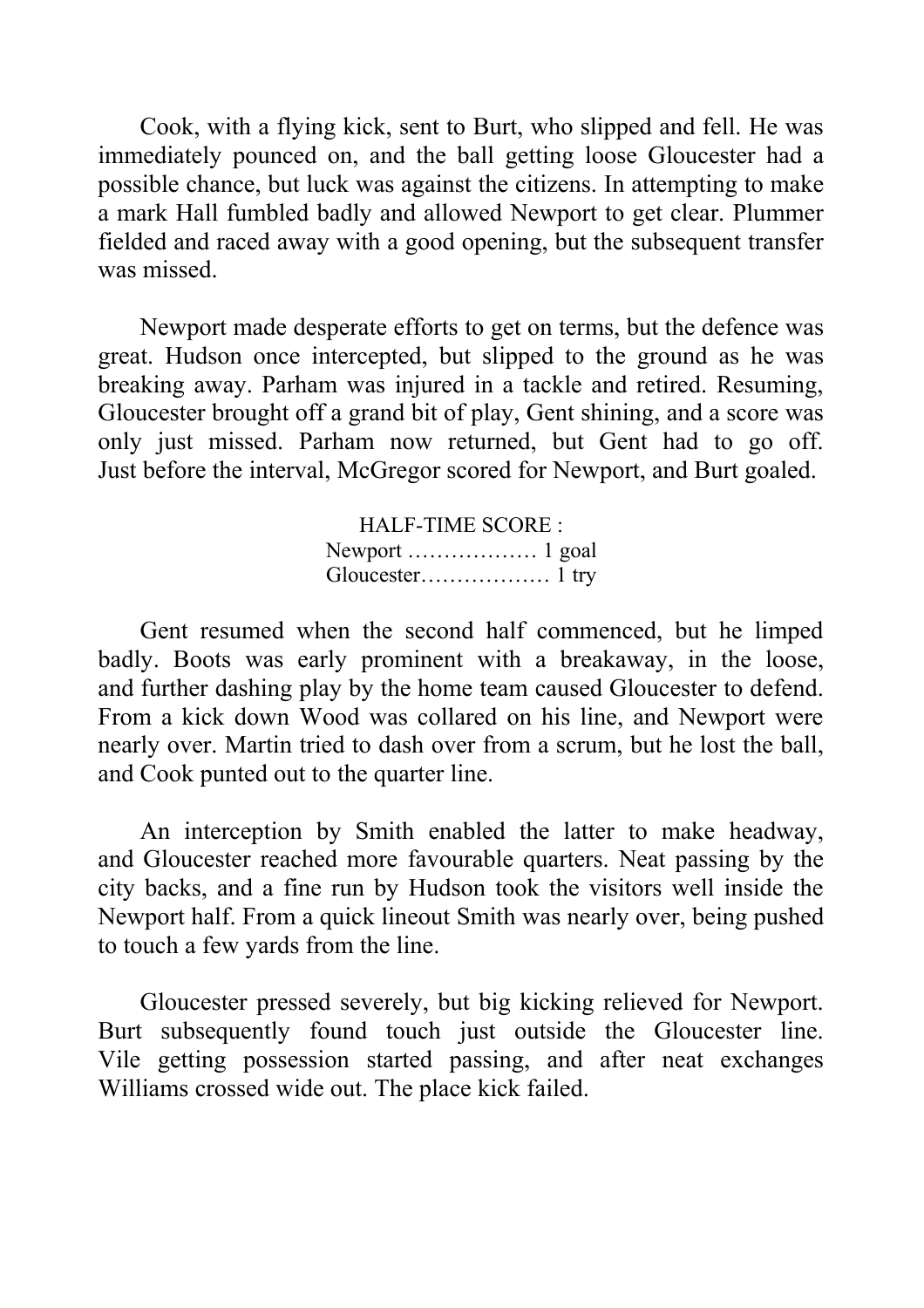Resuming the pace was very hot, but play favoured Newport. From a sharp pass McGregor gathered nicely, and, with a terrific burst, beat the defence and scored another try. No goal resulted.

For fouling an opponent in the dropout Matthews was penalised, but the kick was well returned by Wood.

Subsequent play was a great struggle forward, Newport doing grandly. Then Hudson, with a splendid effort, raced away and punted over Burt's head. The Gloucester man tried hard to get up, but the home player just beat him by falling on the ball.

Newport were getting the ball in the scrum pretty often, but the backs were not safe in handling. Useful work by Hall kept play at the centre for a time, but Newport came strongly again, the whole team playing with great dash. Inside the Gloucester 25, Vile fed Martin, who slipped through cleverly, and beating Wood, scored behind the posts. Burt converted, the ball striking the post and bouncing over.

Gloucester re-started, and the City showed up well with some loose footwork, which invaded Newport territory. Hudson still further improved the City's position, but Burt gained relief. The light was getting very bad now, and it was difficult to follow the game accurately.

Operations were confined to the Newport half for the next five minutes, but few openings presented themselves. Gloucester worked with great vigour in the hope of reducing the lead, but the home defence was strong. Stephens once cut through and punted high, but McGregor marked, and Burt kicked to mid-field. The City rushed back and got to the 25, where they were pulled up, and the end came immediately afterwards.

> RESULT : Newport …. 2 goals, 2 tries (16 points) Gloucester ……………….... (3 points)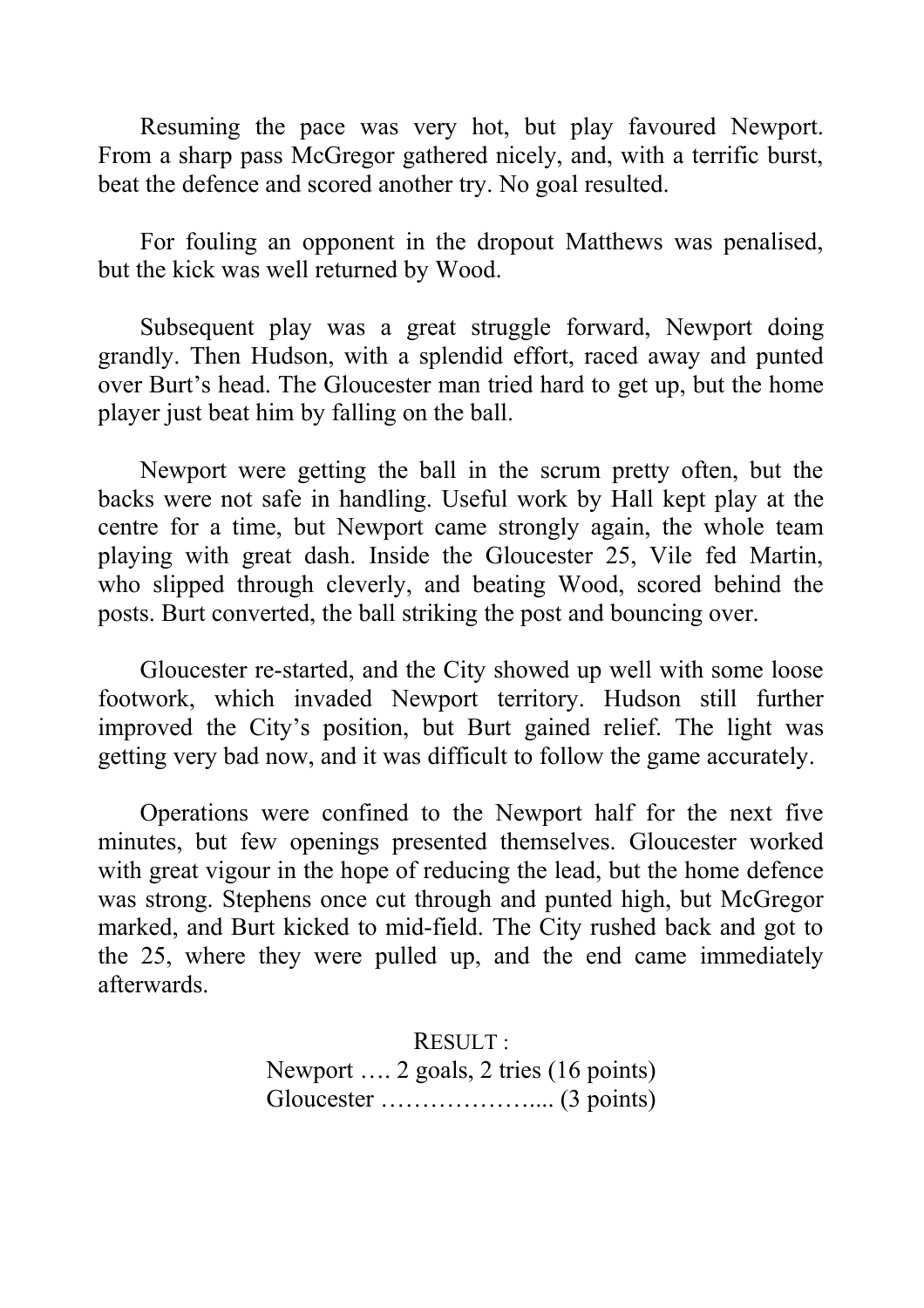#### REMARKS

It was a fast and exciting game to watch, and splendidly contested. Newport won on their merits but the score exaggerated the superiority they held. Gloucester more than held their own in the first half, and but for Gent's enforced retirement it is probable the City would have led at the interval.

In the second portion Gloucester had one very bad quarter of an hour, and during this period Newport made the game safe. The home forwards played grandly throughout, and to their efforts success was mainly due. The Gloucester pack held out pluckily and accomplished a lot of sound work. But they were generally beaten for possession.

The Newport backs had far more opportunities than the visitors, but until the second half play was very scrappy. Hudson was the best of the Gloucester three-quarters, and he did an immense amount of work.

Wood as usual kicked splendidly, but his defence was beaten by both Martin and McGregor. The latter's second try was a very fine effort. Gent played well at the scrums, but did not get the chances of opening up that fell to Vile.

#### GLOUCESTER A v. NEWPORT A

### SECONDS WIN A HARD GAME

These teams met at Kingsholm before a small attendance. Gloucester were without Arthur, and Newport came without Rowlands and Adams.

The teams were : −

Gloucester. − F. Welshman, back; F. Bloxsome, C. Cook, W. Hall, and W. Pegler, three-quarter backs; W. Wotton and W. Dix, half-backs; A. Purton, J. Wyburn, G. Holford, W. Blackford, G. Griffiths, W. Taylor, W. Bailey, and T. Clarke, forwards.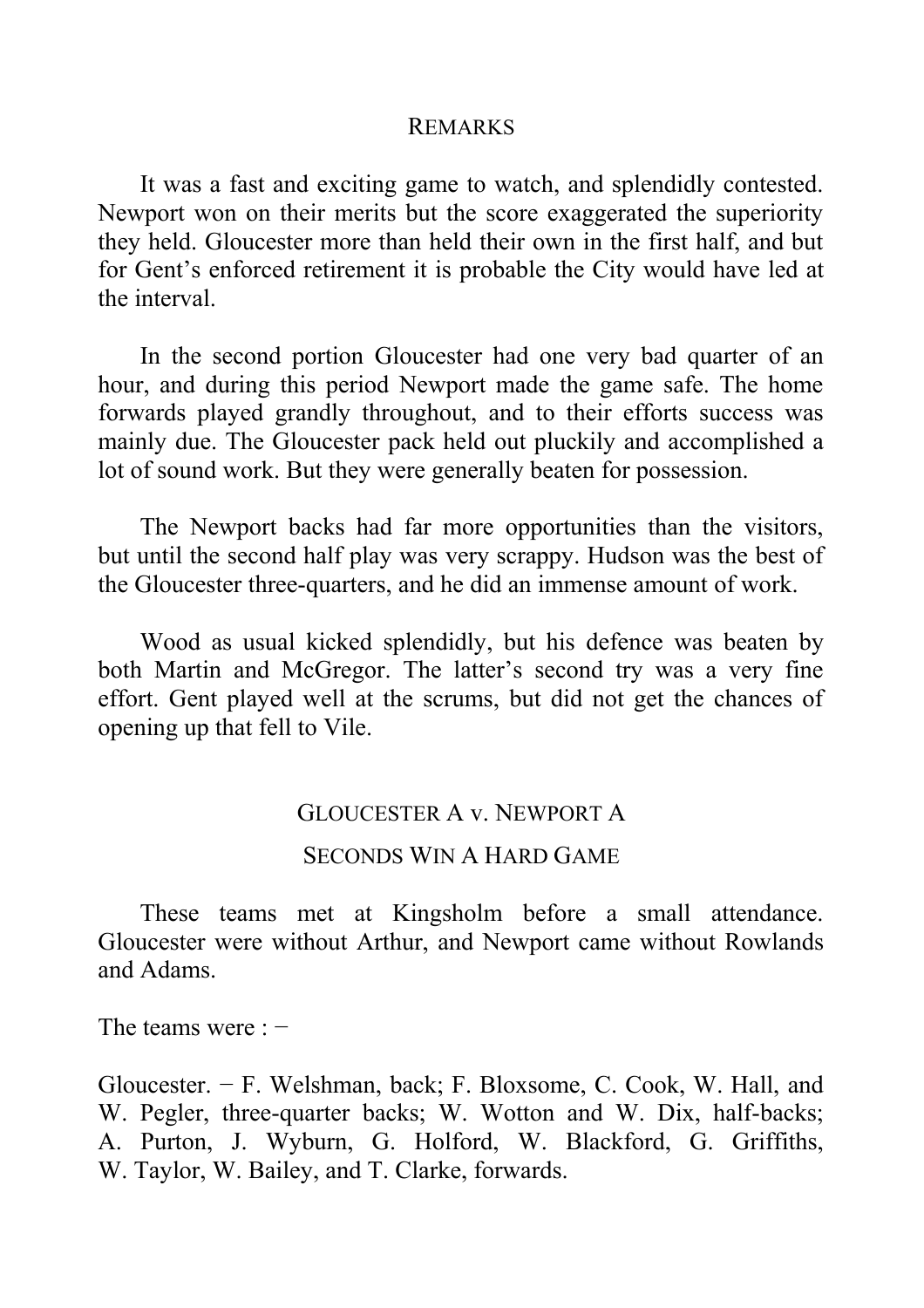Newport A. − F. Johnson, back; M. Baker, A. Fisher, A. Dinham, and P. Jones, three-quarter back; W. Bennett, W. Priest (extra half), and A. Thomas, half-backs; C. A. Evatt, W. Johnson, A. Palmer, T. Lewis, G. Staite, H. Uzzell, and C. E. Hews, forwards.

Referee : Rev. D. T. Jones.

Gloucester started, and Fisher failing to find touch Gloucester at once obtained a footing in the visitors' 25. The ball came out nicely, but Bloxsome was nicely collared by Johnson. The Gloucester forwards, however, rushed up in a bunch, and carried the ball over the line, Bailey being credited with a try. Purton took the shot at the long range, but just dropped short.

Gloucester had the best of ensuing play in the Newport 25, but the tackling was very keen. Eventually Newport worked out to the centre. Gloucester opened out, and Bloxsome got going, but Fisher brought him down nicely, and central play followed for some time.

Eventually Newport worked up into the Gloucester end, but Welshman saved cleverly and ran out to the 25 line. Welshman afterwards mis-fielded, and let Newport up. Gloucester were penalised for off-side, but the attempt was a poor one on Fisher's part.

Newport at last opened out the game, and the ball came swiftly across to Baker, the wing man, who came with a reputation as a fast man, but he bungled the pass badly. Fisher dribbled away beautifully, but Welshman sent them back with a nice touch-finder. Gloucester worked down a bit, but they individually and collectively held too long, and did not give the ball enough air.

The character of the football naturally deteriorated, and interest flagged somewhat. Gloucester worked back into the Newport 25 again, and eventually got right down onto the line, but Johnson sent the ball right to the centre with a long kick.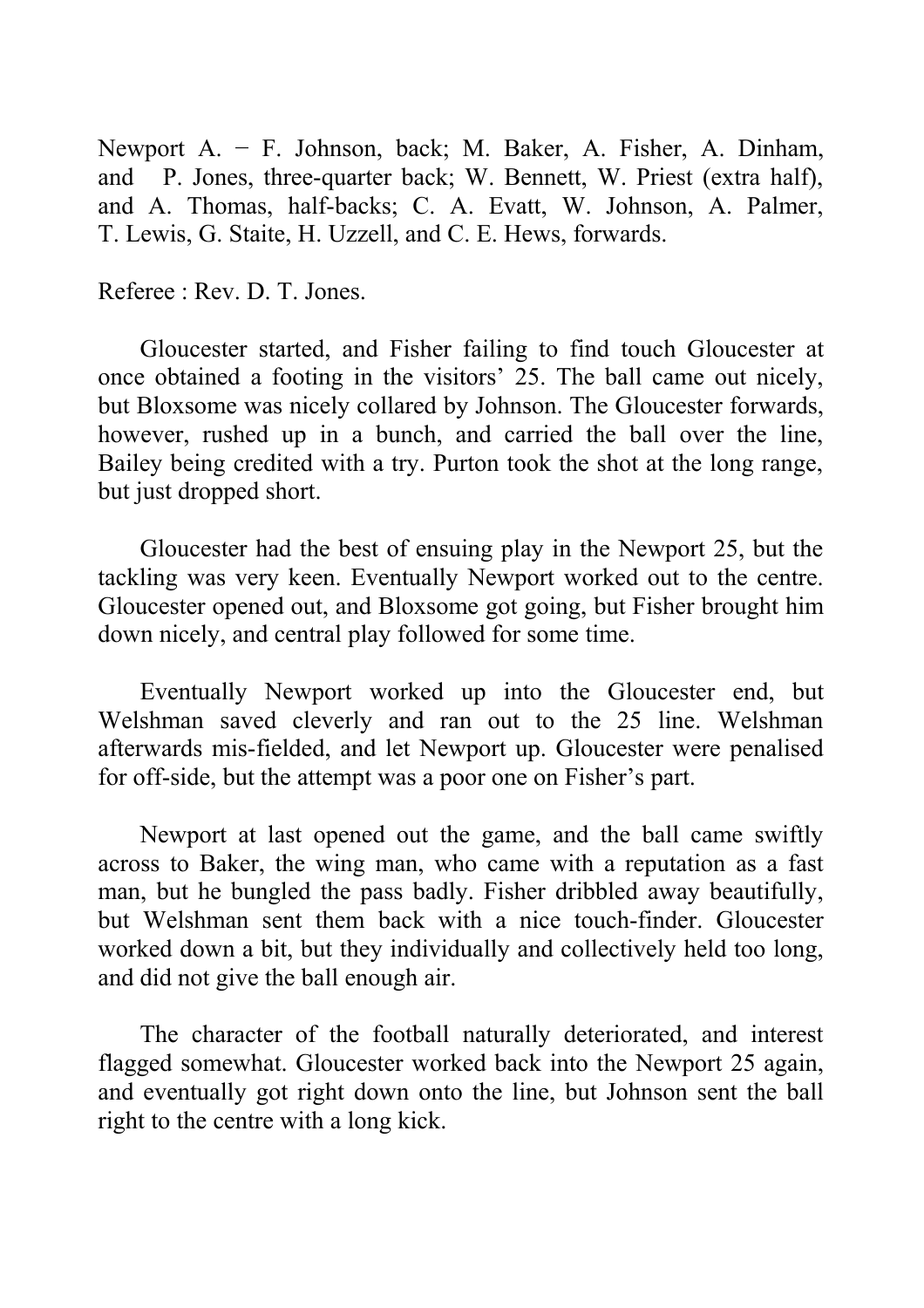| <b>HALF-TIME SCORE:</b> |  |
|-------------------------|--|
|                         |  |
|                         |  |

Newport started with one man short, Bennett suffering from the effects of a blow in the eye. Central play followed for a long time. Eventually, however, Gloucester opened out the game, and the ball came right along to Bloxsome, but he could not get through, being bored to touch.

The game now got a good deal brighter, both sides playing up strongly. Baker was responsible for a strong burst, but then Gloucester raced up, but Johnson saved. Gloucester, however, returned to the attack, and the ball came out to Hall, but he held a trifle too long, and Bloxsome mulled the pass close in. Palmer brought relief with a timely kick, which Welshman mulled. A cross-kick gave Baker a chance, and gathering beautifully he raced over with a fine try. The kick struck the upright  $-$  very hard lines.

With the scoring level, the game became very strenuous, both sides trying desperately hard to obtain the upper hand. A lucky kick gave Gloucester a footing in the Newport 25, where some very hot scrummaging was seen. Bloxsome made an abortive attempt to drop a goal, and Newport touched down.

Play settled at the centre again, but Gloucester got going again and attacked hard. Thomas, when hard pressed, kicked high, but the ball fell beautifully for Dix, who simply dropped over the line with a try. Purton's kick was a failure.

Gloucester pressed hard again, and in a melee Dix got a nasty blow in the head, which looked like causing a bit of a squabble. The referee, however, smoothed matters admirably, and the game continued keener than ever. Little Dix, who had played an admirable game throughout, was in trouble again, and this time was so badly hurt that he had to be carried off. The end shortly arrived.

#### RESULT :

Gloucester A ……..….. 2 tries (6 points) Newport A ………….… 1 try (3 points)